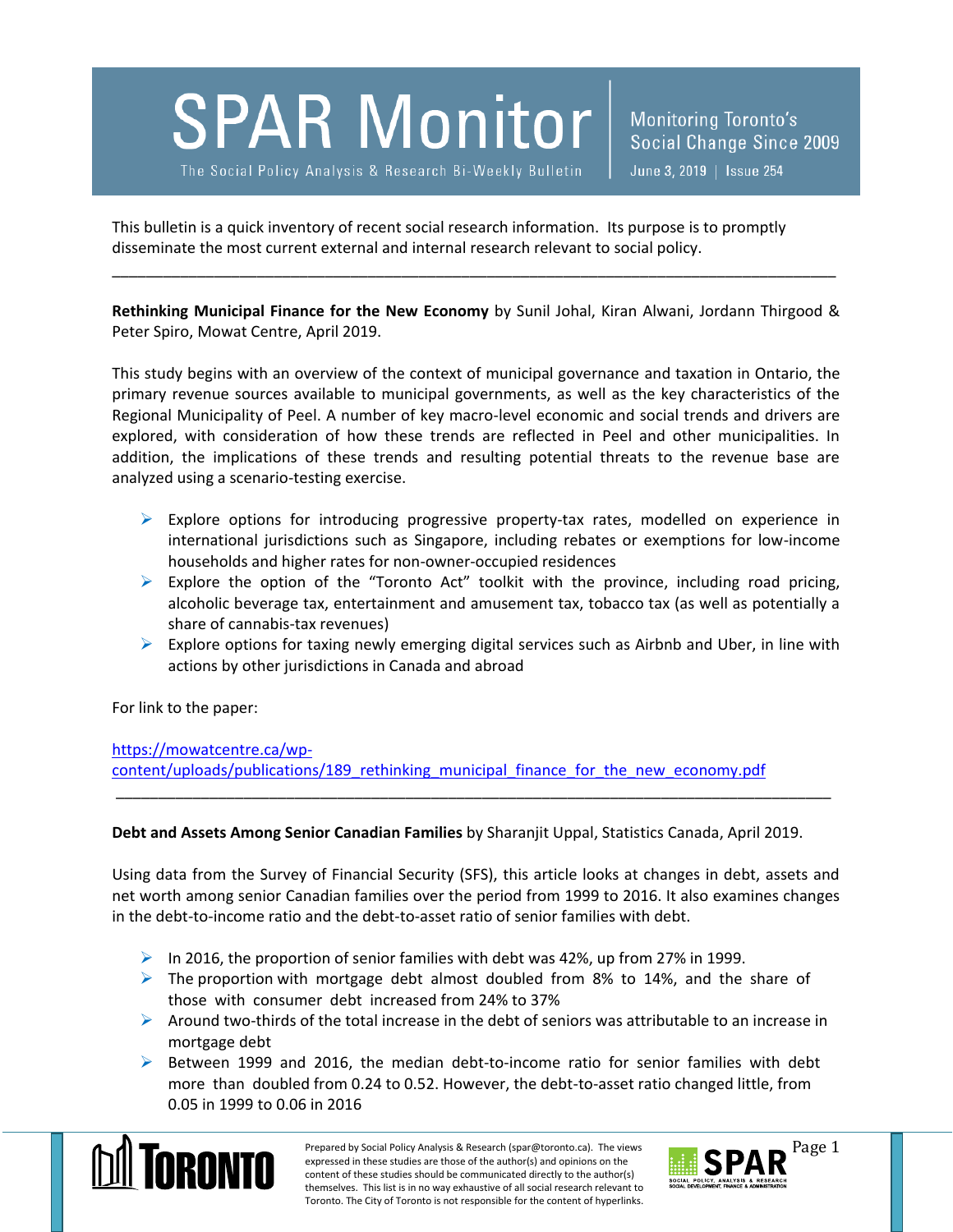## For link to the paper:

<https://www150.statcan.gc.ca/n1/en/pub/75-006-x/2019001/article/00005-eng.pdf>

## **Drug Use Among Ontario Students - Highlights from the Ontario Student Drug Use and Health Survey** by The Centre for Addiction and Mental Health, January 2017.

\_\_\_\_\_\_\_\_\_\_\_\_\_\_\_\_\_\_\_\_\_\_\_\_\_\_\_\_\_\_\_\_\_\_\_\_\_\_\_\_\_\_\_\_\_\_\_\_\_\_\_\_\_\_\_\_\_\_\_\_\_\_\_\_\_\_\_\_\_\_\_\_\_\_\_\_\_\_\_\_\_\_\_\_

This report describes the past year use of alcohol, tobacco, illicit drugs, nonmedical (NM) use of prescription drugs, and other substances of concern, and changes since 1977. Also examined are harms related to drug use, perceptions and attitudes, and exposure to drugs.

- In 2017, among students in grades 7–12, the drug perceived to be most readily available is alcohol (63% report that it would be "fairly easy" or "very easy" to obtain), followed by tobacco cigarettes (51%), and cannabis (43%)
- $\triangleright$  One-in-seven (14%) students (an estimated 109,7 00in grades 9–12) report symptoms of a drug use problem, as measured by the CRAFFTscreener
- $\triangleright$  The percentage of students in grades 7–12 reporting first-time drug use during the past year is as follows: 5% for tobacco cigarettes, 14% for electronic cigarettes, 20% for alcohol, 9% for cannabis, and 3% for illicit drugs other than cannabis

For link to the paper:

<https://www.camh.ca/-/media/files/pdf---osduhs/summary-drug-use-report---2017-osduhs.pdf>

**Do Youth from Lower- and Higher-income Families Benefit Equally from Postsecondary Education?** by Marc Frenette, Statistics Canada, April 2019.

\_\_\_\_\_\_\_\_\_\_\_\_\_\_\_\_\_\_\_\_\_\_\_\_\_\_\_\_\_\_\_\_\_\_\_\_\_\_\_\_\_\_\_\_\_\_\_\_\_\_\_\_\_\_\_\_\_\_\_\_\_\_\_\_\_\_\_\_\_\_\_\_\_\_\_\_\_\_\_\_\_\_\_\_

Using postsecondary administrative records and income tax records, this study bridges this information gap by estimating the association between earnings and PSE (post-secondary education) by level of parental income among a cohort of Ontario postsecondary graduates and a comparison group of Ontario youth who did not enroll in a postsecondary institution. The results suggest that the estimated earnings premiums associated with PSE are large and positive for youth from families across the income distribution.

- $\triangleright$  The results suggest that the estimated earnings premiums associated with PSE are large and positive for youth from families across the distribution of income
- $\triangleright$  In relative terms, the premium is considerably larger for youth from the bottom income quintile than for their counterparts from the top income quintile
- $\triangleright$  Using data from the PSIS–T1FF file, the study also demonstrates that the earnings results are not likely due to differences in the choice of field of study between youth from different levels of parental income

For link to the paper: <https://www150.statcan.gc.ca/n1/en/pub/11f0019m/11f0019m2019012-eng.pdf>